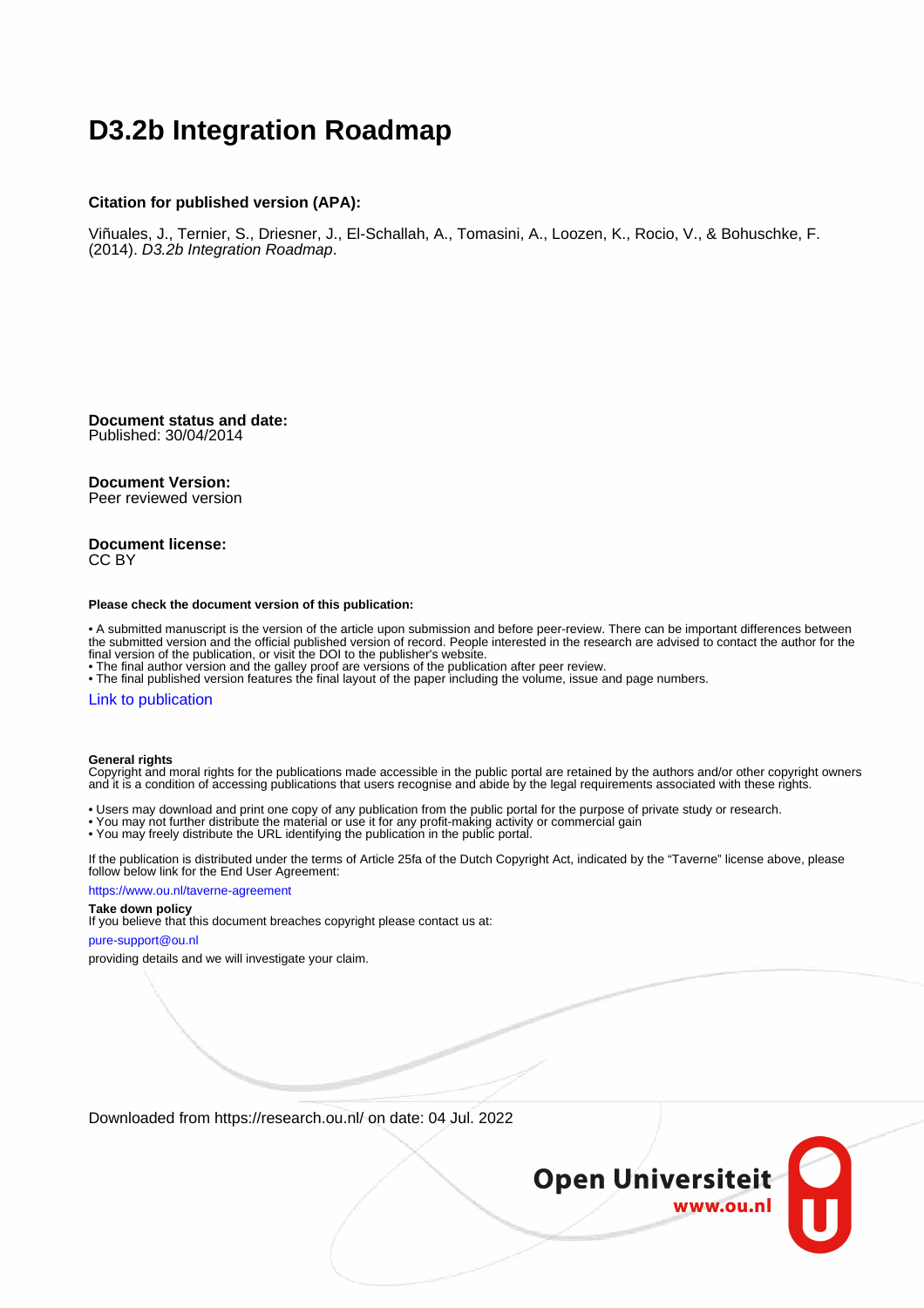

# **Elearning, Communication and Open-data: Massive Mobile, Ubiquitous and Open Learning**

| <b>Deliverable Title</b> | D3.2b Integration Roadmap                                                                                                                                                                                |
|--------------------------|----------------------------------------------------------------------------------------------------------------------------------------------------------------------------------------------------------|
| Deliverable Lead:        | GEO                                                                                                                                                                                                      |
| Related Work package:    | WP3                                                                                                                                                                                                      |
| Author(s):               | Javier Viñuales (GEO), Stefaan Ternier (OUNL), Jorge<br>Driesner (TLS), Aladdin El-Schallah (HUM), Alessandra<br>Tomasini (POLIMI), Kjeld Loozen (REIMERIT), Vítor Rocio<br>(UAB), Felix Bohuschke (HUM) |
| Dissemination level:     | Public (PU)                                                                                                                                                                                              |
| Due submission date:     | 30 April 2014                                                                                                                                                                                            |
| Actual submission:       | 30 April 2014                                                                                                                                                                                            |
|                          |                                                                                                                                                                                                          |
| Abstract                 | The objective of this document is to expose the sequence                                                                                                                                                 |

| Abstract | The objective of this document is to expose the sequence<br>of steps in time (roadmap) for the integration of the<br>different elements that form the architecture of ECO |
|----------|---------------------------------------------------------------------------------------------------------------------------------------------------------------------------|
| Keywords | roadmap, integration                                                                                                                                                      |



*Project funded by ICT Policy Support Programme as part of the Competitiveness and Innovation framework Programme (CIP)*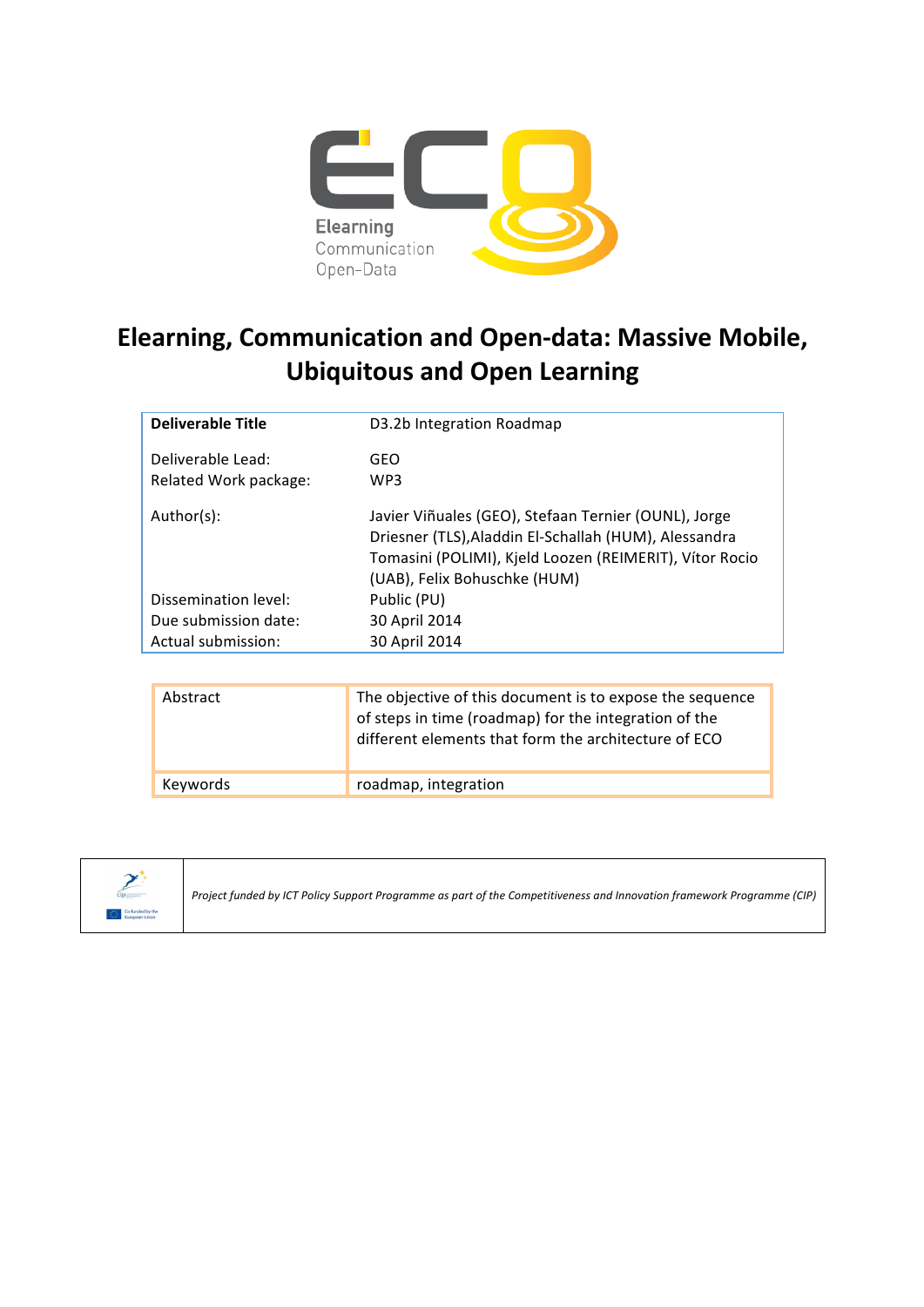## **Disclaimer**

This document has been produced in the context of the ECO Project, which has received funding from the European Community's CIP Programme under grant agreement n° 621127.

This document contains material, which is the copyright of certain ECO consortium parties, and may not be reproduced or copied without permission.

### *In case of Public (PU):*

All ECO consortium parties have agreed to full publication of this document.

## *In case of Restricted to Programme (PP):*

All ECO consortium parties have agreed to make this document available on request to other *framework programme participants.* 

### *In case of Restricted to Group (RE):*

All ECO consortium parties have agreed to full publication of this document. However this *document is written for being used by <organization* / other project / company etc.> as <a *contribution to standardization* / material for consideration in product development etc.>.

### *In case of Consortium confidential (CO):*

The information contained in this document is the proprietary confidential information of the *ECO* consortium and may not be disclosed except in accordance with the consortium agreement.

The commercial use of any information contained in this document may require a license from the *proprietor of that information.* 

*Neither the ECO consortium as a whole, nor a certain party of the ECO consortium, warrant that the information contained in this document is capable of use, or that use of the information is free from risk,* and accept no liability for loss or damage suffered by any person using this information.

The user thereof uses the information at its sole risk and liability. For the avoidance of all doubts, the *European Commission has no liability in respect of this document, which is merely representing the authors view.*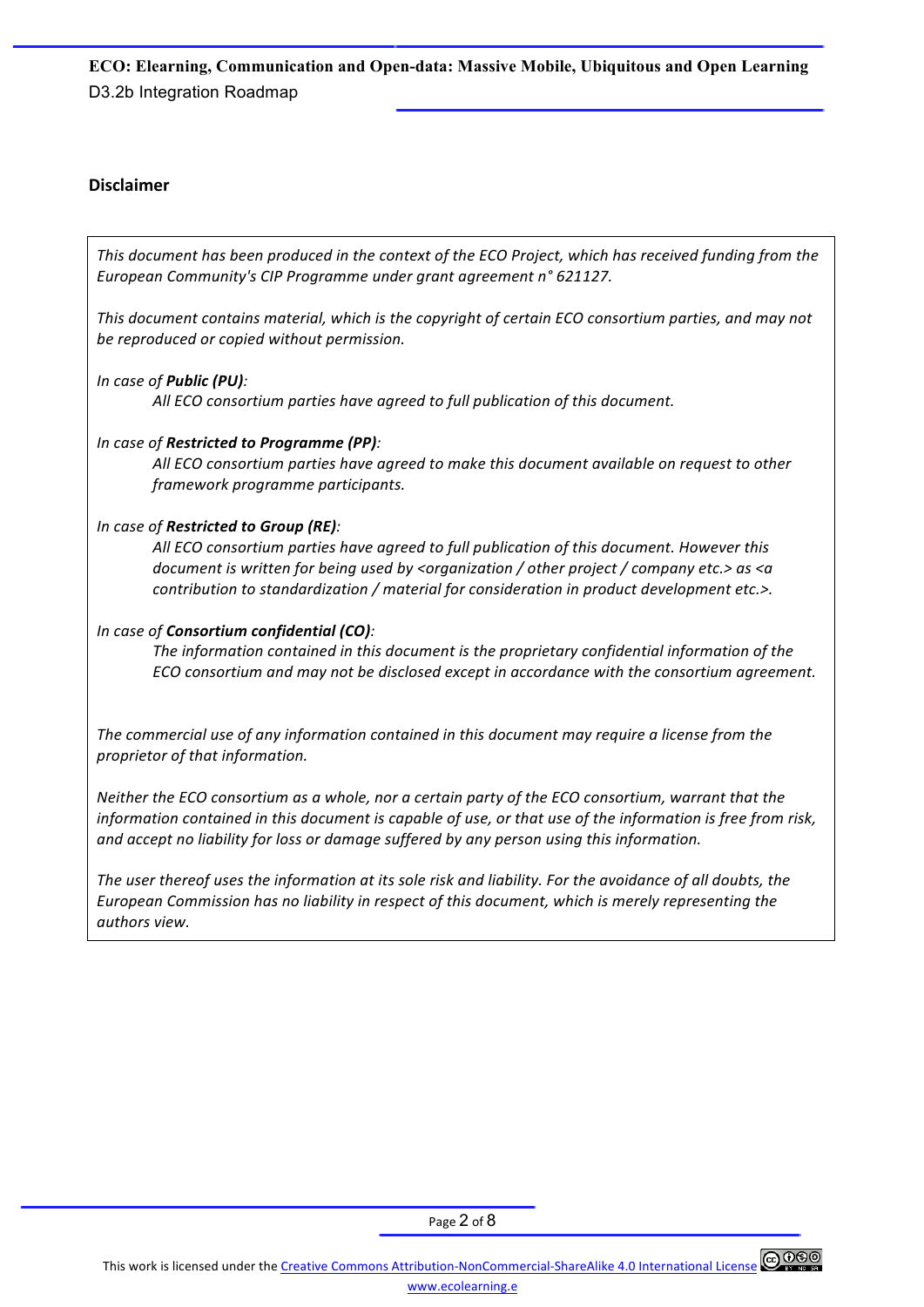## **Versioning and Contribution History**

| <b>Version</b>   | <b>Date</b> | <b>Main modification or revision</b>           | <b>Contributions by</b> |
|------------------|-------------|------------------------------------------------|-------------------------|
| v.0.1            | 10-03-2014  | First version proposed by UNED                 | UNED, REIMERIT, OUNL    |
| v.0.2            | 16-04-2014  | Second version integrating modifications and   | UNED, REIMERIT, OUNL    |
|                  |             | suggestions from partners                      |                         |
| v <sub>1.0</sub> | 30-04-2014  | Final consolidated version submitted to the EC | UNED, REIMERIT, OUNL    |
| V1.1             | 12-02-2015  | Improved version: Better readability,          | REIMERIT, GEO, UNED,    |
|                  |             |                                                | HUM                     |

## **Main contributors to the document:**

| Partner         | <b>Contributors</b> |
|-----------------|---------------------|
| <b>GEO</b>      | Javier Viñuales     |
| <b>REIMERIT</b> | Kjeld Loozen        |
| <b>TLS</b>      | Jorge Driesner      |
| <b>HUM</b>      | Felix Bohuschke     |
| <b>OUNL</b>     | Stefaan Ternier     |
| <b>POLIMI</b>   | Alessandra Tomasini |

#### **Reviewers to the document:**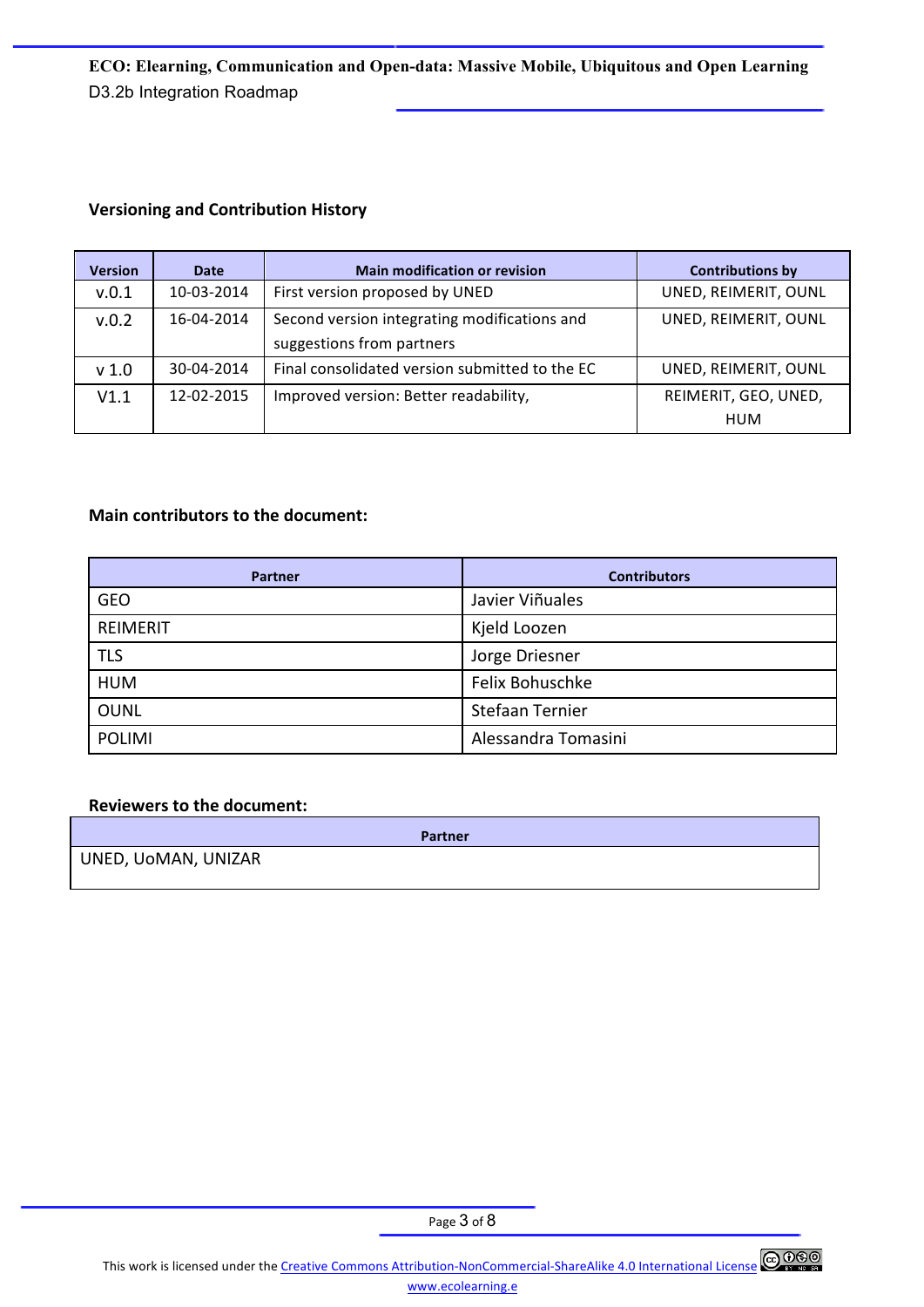# **Executive summary**

The objective of this document is to expose the roadmap for the integration of the different elements that form the architecture of ECO.

Page 4 of 8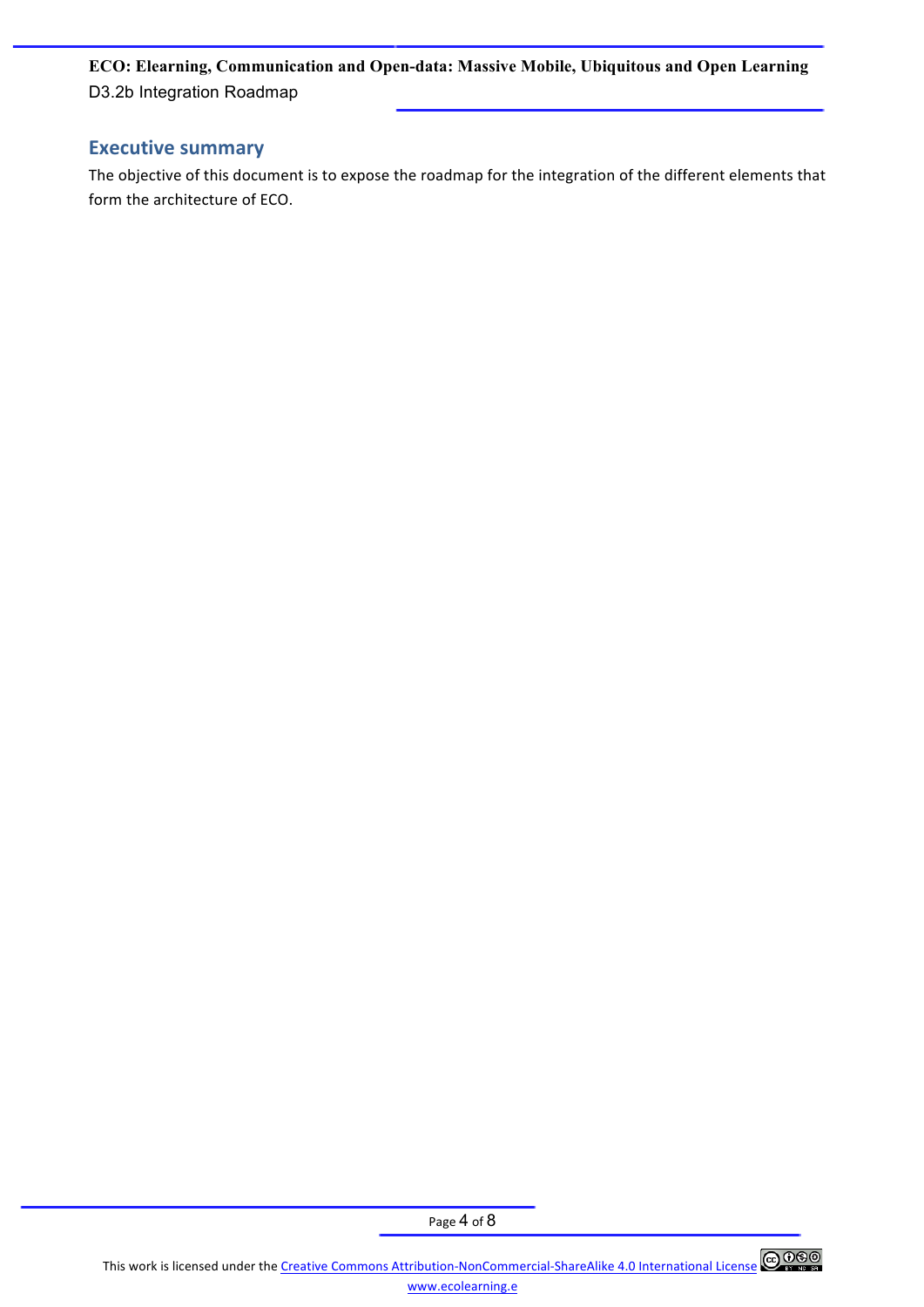# **Table of contents**

Roadmap at a glance Roadmap in detail M6 (31.07.2014) M9 (31.10.2014) M12 (31.01.2015) M15 (30.04.2015) M18 (31.07.2015) M21 (31.10.2015) M24 (31.01.2016) M27 (30.04.2016) M30 (31.07.2016) M33 (31.10.2016) OpenMOOC WeMOOC Polimi edX (POK) iMOOC LogiAssist

This work is licensed under the Creative Commons Attribution-NonCommercial-ShareAlike 4.0 International License @ 000 www.ecolearning.e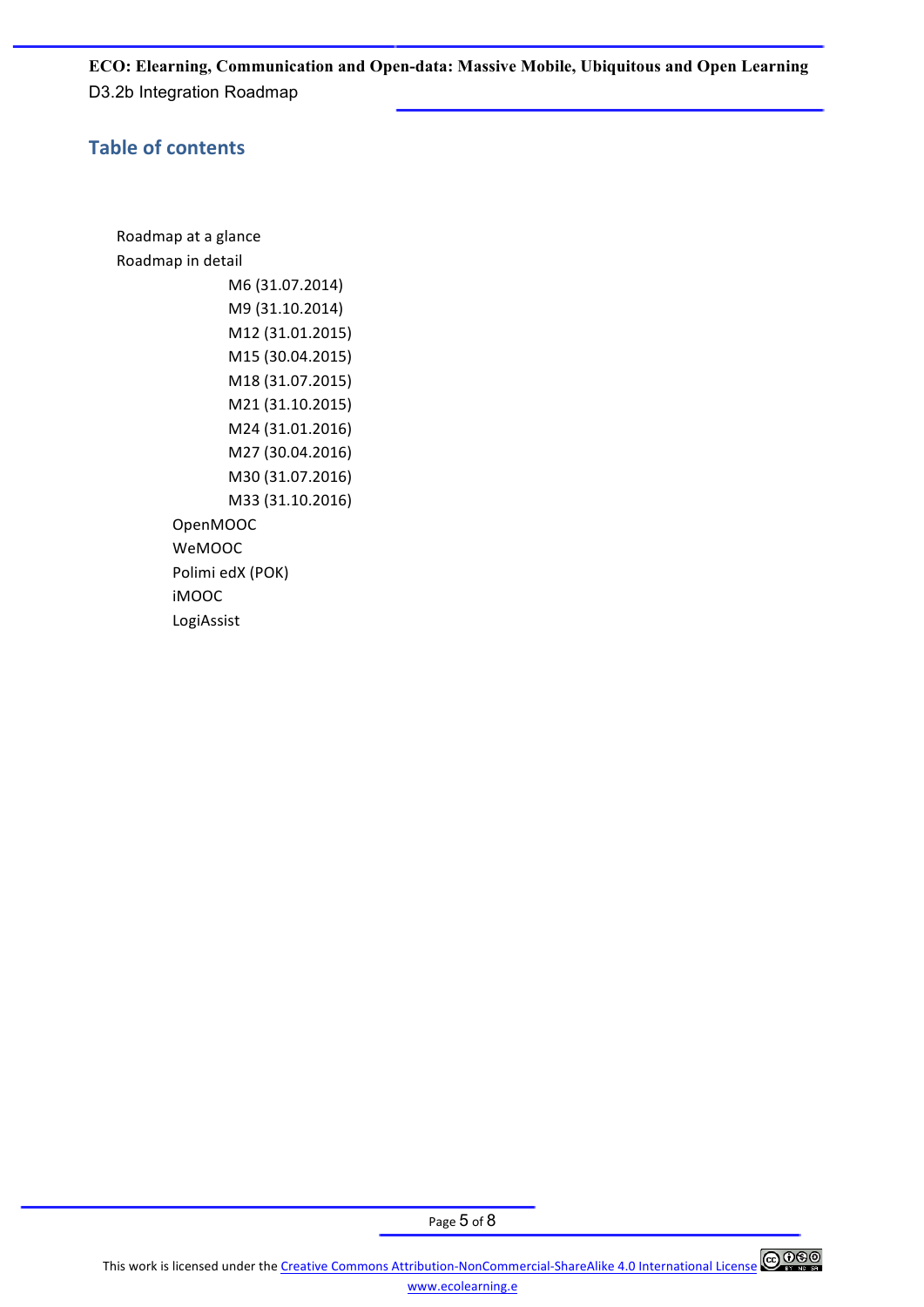# **Roadmap at a glance**

Based on the DOW the following important dates can be identified:

| <b>Iteration</b> | Date                          | <b>Brief description</b>                                                                |  |
|------------------|-------------------------------|-----------------------------------------------------------------------------------------|--|
| 1                | M <sub>2</sub><br>30.3.2014   | Technical specification of ECO modules                                                  |  |
| $\overline{2}$   | M4<br>31.05.2014              | ECO Platform architecture design                                                        |  |
| 3                | M <sub>6</sub><br>31.07.2014  | ECO Platform v0.1 - Basic prototype, single-sign-on                                     |  |
| 4                | M9<br>31.10.2014              | ECO Platform v0.2 - Enroll and browse all the courses offered - Pilots 1                |  |
| 5                | M12<br>31.01.2015             | ECO Platform v0.3 Accumulated progress - Pilots 2                                       |  |
| 6                | M15<br>30.04.2015             | ECO Platform v0.4 - FB, Twitter and Linkedin share, Sharable Achievements - Pilots<br>3 |  |
| $\overline{7}$   | M18<br>31.07.2015             | ECO Platform v0.5 - Federated access & fine tunning - Open courses                      |  |
| 8                | M <sub>21</sub><br>31.10.2015 | ECO Platform v0.6 - Federated access & fine tunning                                     |  |
| 9                | M24<br>31.01.2016             | ECO Platform v0.7 - Federated access & fine tunning                                     |  |
| 10               | M27<br>30.04.2016             | ECO Platform v0.8 - Federated access & fine tunning                                     |  |
| 11               | M30<br>31.07.2016             | ECO Platform v0.9 - Federated access & fine tunning                                     |  |
| 12               | M33<br>31.10.2016             | ECO Platform v1.0 - Federated access & fine tunning                                     |  |

Page 6 of 8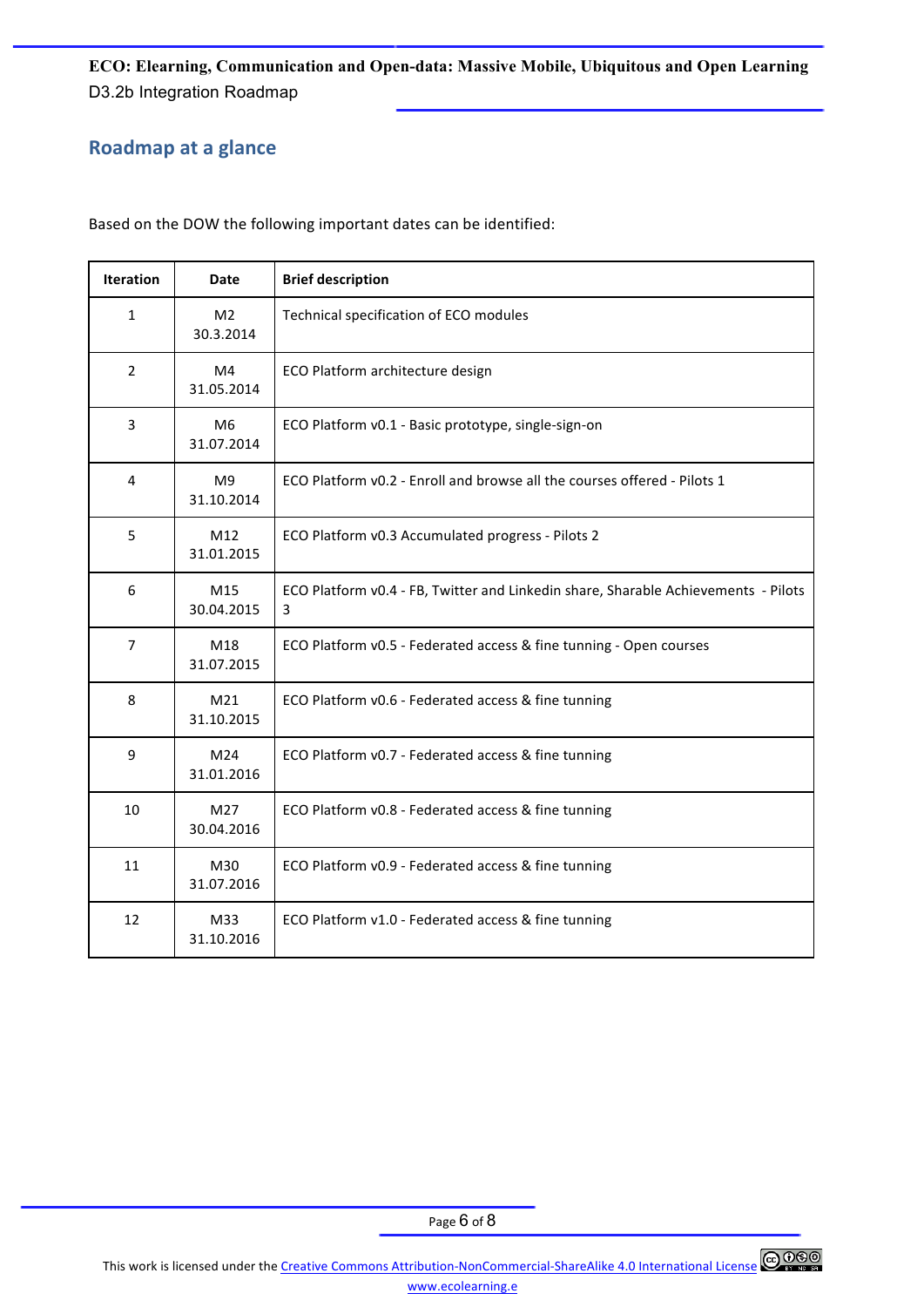# **Roadmap in detail**

## **M6 (31.07.2014)**

- First ECO Platform prototype.
- Single Sign on: A user registers on the ECO portal and doesn't have to register again on a connected MOOC platform.

### M9 (31.10.2014)

- Integrated ECO Twitter/news feeds: The ECO project delivers twitter (and news?) feeds regarding the ECO project. The content of these streams will also be visible in the ECO portal.
- Integrated ECO events feeds: The ECO project delivers a event calendar regarding events that are ECO -related. The content of these streams will also be visible in the ECO portal.
- Enroll on a specific course: The user can use the webapp as an access point to start up the MOOC platform's user interface. Depending on that platform, a web mobile browser is started (OpenMOOC, WeMOOC, Open edX, iMOOC, Logi Assist) or a mobile app is started (arLearn). Log in is not necessary, ECO handles that.
- Accumulated course overview: On the ECO portal, the user can browse all courses offered by the connected MOOC platforms.

### **M12 (31.01.2015)**

• Accumulated progress overview: The user's progress on a specific course is listed on your ECOprofile.

## **M15 (30.04.2015)**

- Share your ECO-profile: Show what you're doing and what you have achieved on ECO on popular social platforms (Facebook, Twitter, Linkedin). The level of exposure to these platforms is manageable by the user.
- Accumulated achievements overview: All achievements earned in the connected MOOC platforms are listed on the user's ECO-profile. WP3 will investigate the integration of standards like Mozilla OpenBadges in order to offer a widely supported and recognized standard of recognizing and verifying learning.

## **M18 (31.07.2015)**

- Federated access implementation rc1.
	- $\circ$  Start point OAI-PMH interfaces on the ECO platform are the existing (minimal) OAI-PMH implementations on all ECO MOOC platforms
	- $\circ$  ECO federated search. The ECO portal now only displays MOOCs harvested from the ECO partners. This components will be further extended to allow from harvesting external MOOC platforms. Guidelines and the ECO metadata application profile will published to allow for smooth integration of third-party MOOCs.
- Fine tuning with input from the hubs and ECO portal.

Page 7 of 8